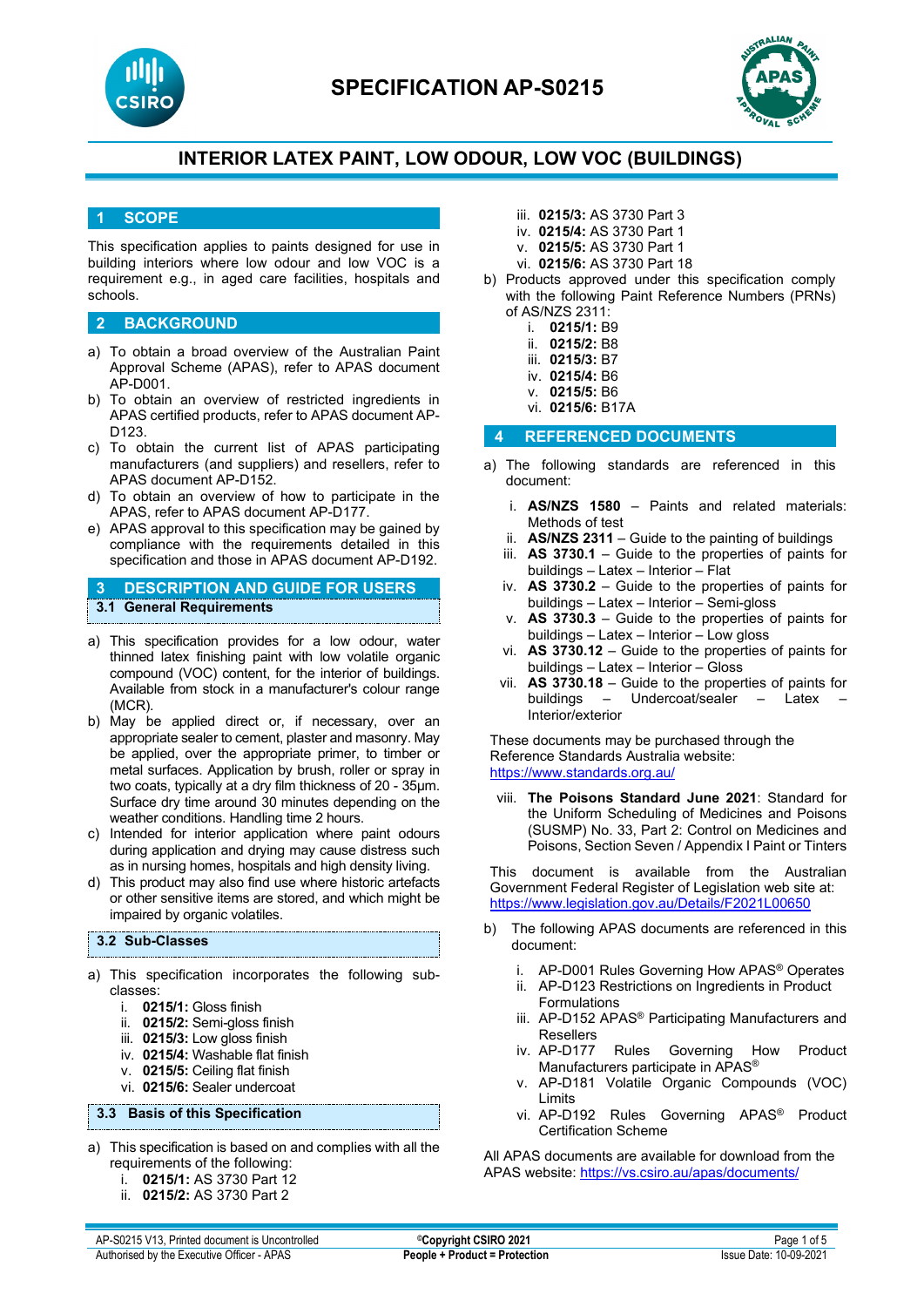

# **SPECIFICATION AP-S0215**



# **INTERIOR LATEX PAINT, LOW ODOUR, LOW VOC (BUILDINGS)**

#### **5 COMPOSITIONAL REQUIREMENTS**

## **5.1 Binder**

a) The binder shall typically be comprised of polymerised organic compounds in aqueous dispersion.

## **5.2 Volatiles**

- a) The volatile portion shall typically be comprised of water
- b) For VOC content restrictions, refer to APAS document AP-D181.

## **5.3 Pigmentation**

- a) There is no restriction placed on the type(s) of pigment used with the exception that they shall be non-toxic and anti-corrosive and comply with the requirements of the SUSMP.
- b) Of primary importance is that the choice of pigmentation shall result in compliance with the technical requirements detailed in clause 10, Table 1 below.

### **5.4 Colour**

a) Except for sub-class AP-S0215/6, products approved under this specification are normally available in a wide range of colours known as the manufacturer's colour range or MCR. Refer to the manufacturer's product or technical data sheet or colour card for details.

## **6 PRODUCT APPROVAL REQUIREMENTS 6.1 General Requirements**

a) The product and its application for approval shall comply with the relevant requirements of APAS document AP-D192 during the life of the approval.

#### **6.2 Technical Requirements**

- a) The product shall comply with **all** the requirements of clause 10, Table 1 below.
- b) Subject to compliance with all the requirements of this specification, the level of Approval appropriate to the application shall be given to the system.

#### **6.3 Health and Safety Requirements**

- a) The manufacturer's Safety Data Sheet (SDS) must be studied closely prior to using the product and complied with during use of the product.
- b) Products intended for sale in Australia shall comply with all the requirements of the SUSMP. Products intended for sale in other countries shall comply with all local WHS and environmental requirements.
- c) The product shall comply with all requirements of clause 6.3 and 6.4 of APAS document AP-D192.

## **7 APPENDIX A**

## **Polishing Test**

#### 7.1 **Scope:**

This method is intended to simulate cleaning of wall surfaces and to exclude products which **polish** readily, with the resultant shiny and patchy appearance of a wall surface viewed at low angle under low angle incident lighting conditions.

#### 7.2 **Equipment:**

- i. A cork sanding pad of the same general dimensions as detailed in AS/NZS 1580.459.1 (Resistance to Washing)
- ii. Medical gauze (Handy elastic gauze No.76044/1 from Beiersdorf Aust Ltd is suitable)
- iii. Gardner scrub machine (or equivalent)
- iv. Tap water
- v. Leneta test panels approx. 150 x 300 mm

#### 7.3 **Procedure:**

- i. This test largely follows the method detailed in AS/NZS 1580.459.1 (Resistance to Washing) with changes to the procedure as detailed below.
- ii. Prepare test panel by drawing down the test paint on the Leneta chart using a #32 wire wound bar. Other equivalent alternative methods of applying a film may be used.
- iii. Allow the test panel to dry for 7 days at ambient temperature.
- iv. Measure and record the gloss using a 60° gloss head.
- v. Substitute the cork sanding block for the foam pad.
- vi. Wrap at least 4 layers of the medical gauze around the block in the direction of scrubbing.
- vii. Soak the gauze in tap water for 10 minutes (detergent is not used).
- viii.Operate the scrubbing machine continuously for 200 cycles.
- ix. On completion of the 200 cycles, allow panel to dry for 2 hours and determine the gloss level of the scrubbed area using a 60° gloss head.

## 7.4 **Reporting:**

Report the change in 60° gloss.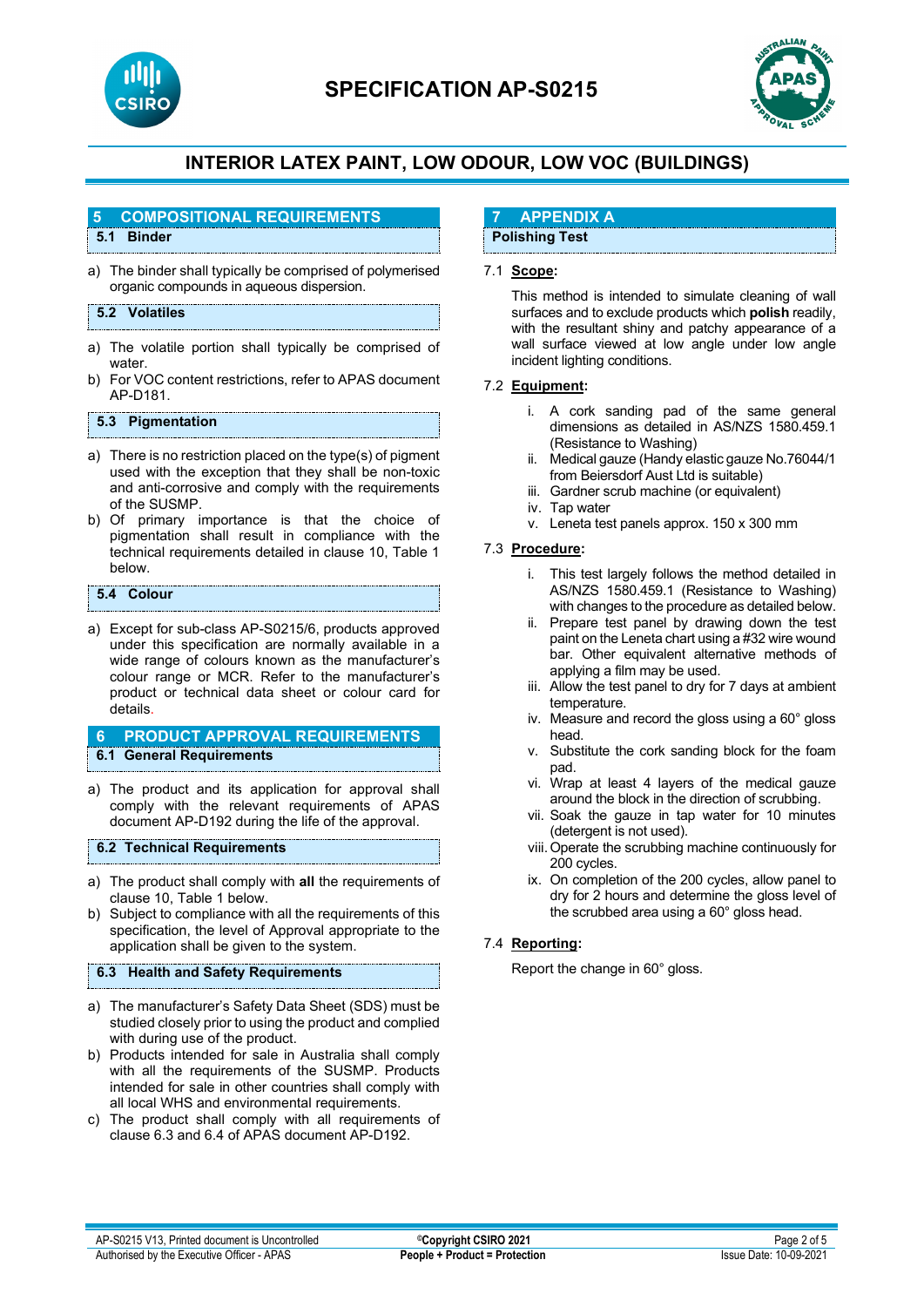



## **8 APPENDIX B**

**Colourant Acceptance** 

#### 8.1 **Scope:**

This method details the test method to be utilised to demonstrate a satisfactory level of colour development through the addition of machine colourants.

#### 8.2 **Equipment:**

- i. 500 mL of each tinting base in the MCR
- ii. A machine colourant tinting system
- iii. A sealed cardboard test panel of approx. size 150 x 100 mm for each colour

## 8.3 **Procedure:**

- i. **Selection of colour:** The colour shall be selected using the same process as detailed in APAS document AP-D192 Appendix A, clause A3:
	- a. Where the colourant system is well established in the Australasian marketplace, one colour per tint base as detailed in Table A1.
	- b. Where the colourant system is new to the region, sample preparation and colourant testing as per clause A3 a) i. of the above document shall be conducted.
- ii. Test panels are then prepared as follows:
	- a. To a sealed cardboard panel apply one coat of test paint (typically by 0.032 wire wound bar coater) and allow to dry (may be forced dry or allowed to dry overnight).
	- b. Apply a further coat of test paint to the cardboard panel using the same wire wound coater.
	- c. Using a finger with gentle pressure, immediately rub an area of the film about 30 mm in diameter in a circular motion until a slight tackiness is detected. Allow the panel to dry overnight.
- iii. The difference in colour between the two sections on the panel shall not exceed a rating of 1 when<br>assessed using test method AS/NZS method 1580.481.1.12.
- iv. Test panels of dimensions 100 x 150 mm demonstrating the colour acceptance and including details of each colourant included in each panel, are to be supplied to APAS.

## **9 APPENDIX C**

**Odour Comparison** 

## 9.1 **Scope:**

This procedure provides a method for the subjective comparison of odour produced by a coating during its drying phase. It is intended to simulate the odour present in an enclosed room which has had the walls and ceiling painted.

## 9.2 **Equipment:**

- i. Two 20 L pails with appropriate lids. Each lid shall have a hole 40 – 50 mm diameter located centrally. A removable plug shall seal each test unit except during odour assessment - a domestic bathroom plug is suitable.
- ii. Two sealed paper brush-out panels approx. 300 x 450 mm - Leneta chart would suffice.
- iii. Test paint and control paint. The control shall be a<br>standard water-based paint from the water-based paint from the manufacturer's range of the same gloss level and of premium retail quality, approved to APAS specification AP-S0260.

#### 9.3 **Procedure:**

- i. Apply one coat of the test paint at the recommended spreading rate (or 16 m2/L if none specified) to one brush-out chart as quickly as practicable. Place the chart inside one 20 L container and fix to the inside with adhesive tape. Place the lid with the plug-in position on the 20 L pail.
- ii. Repeat with the other pail and chart using the control paint at its recommended spreading rate.
- iii. Allow both containers to remain undisturbed at routine laboratory conditions according to AS/NZS1580.101.4 for a period of 4 hours. **NOTE**: The lighting requirements of AS/NZS 1580.101.4 do not apply.
- iv. Remove the plug from the lid of the Control paint and through the hole in the lid smell the contents briefly. Replace the plug. Rate the odour according to 9.3 vii. below.
- v. Immediately repeat the odour assessment using the test paint and rate its odour according to 9.3 vii. below.
- vi. Repeat 9.3 iv. and 9.3 v. using two other operators.
- vii. On a scale of  $0 5$  with 0 being low and 5 being high, rate the odour for the following characteristics:
	- a. Degree of offensiveness of odour
	- b. Level of odour present
- viii. Thus, each operator will provide four numerical results (2 test and 2 control).
- ix. Add all the ratings for the test paint for all operators (a total of 6 results) and calculate the average total score for the test paint. Repeat for the Control paint.
- x. Calculate the ratio of Control average to Test average.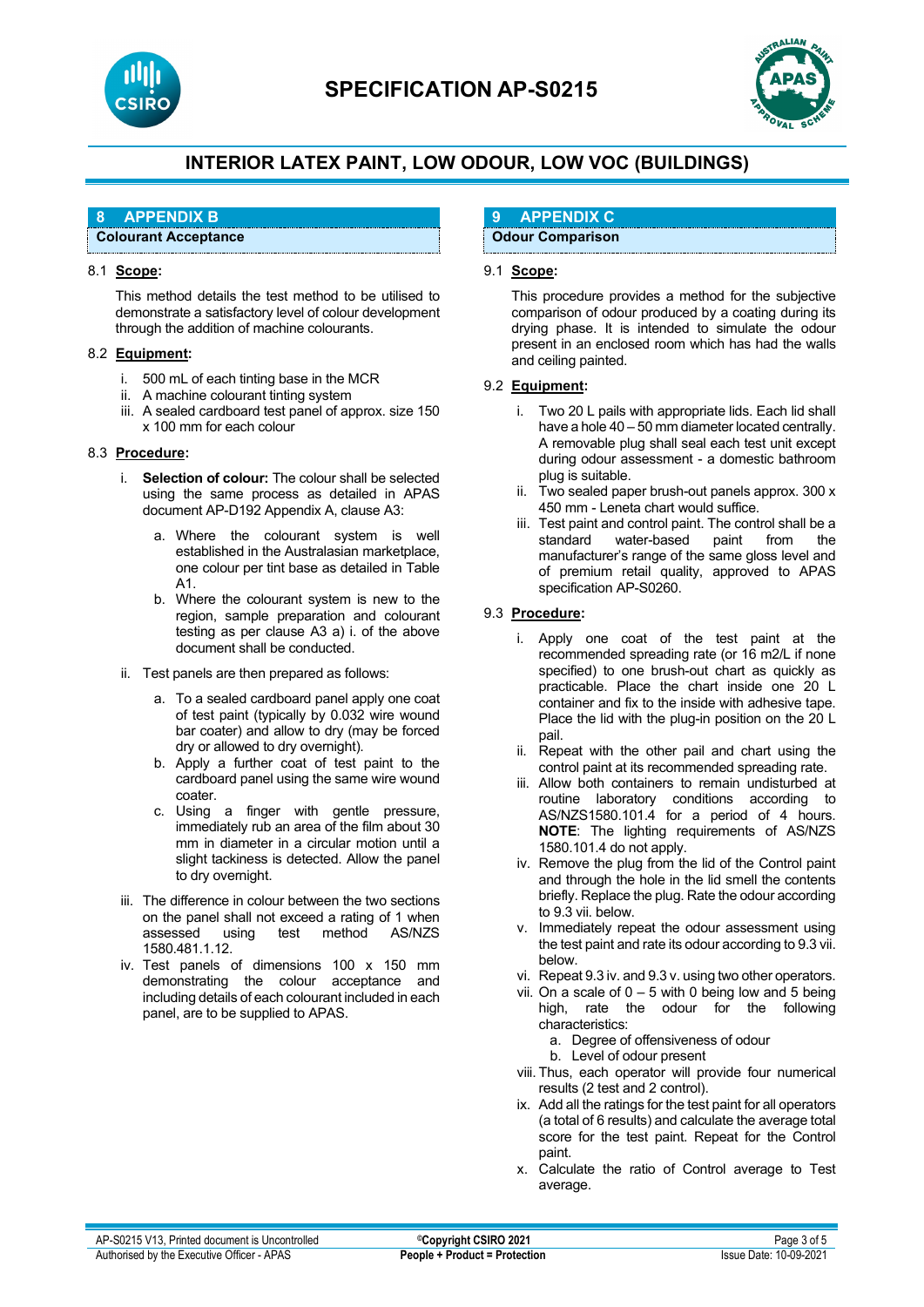



## **10 TABLE 1: PERFORMANCE PROPERTIES**

| <b>TEST</b>                                                      | <b>AS/NZS</b><br>1580   | <b>REQUIREMENTS</b>                                                                                                                                                                                                                                                                |  |
|------------------------------------------------------------------|-------------------------|------------------------------------------------------------------------------------------------------------------------------------------------------------------------------------------------------------------------------------------------------------------------------------|--|
|                                                                  | <b>METHOD</b>           |                                                                                                                                                                                                                                                                                    |  |
| <b>General Requirements</b>                                      |                         |                                                                                                                                                                                                                                                                                    |  |
| <b>General Requirements</b>                                      | AS 3730.X               | Shall comply with all the requirements of clause 5 Typical Properties<br>and Characteristics and Table 1 of the applicable Standard as<br>defined in clause 3.3 a) above (except for the washability test for sub-<br>class AP-S0215/5).<br>All test results shall be reported.    |  |
| Non-volatile Content by Volume<br>(Volume Solids)                | 301.2                   | White product only:<br>0215/1: Minimum 32%.<br>0215/2: Minimum 34%.<br>0215/3: Minimum 36%.<br>0215/4, 0215/5 & 0215/6: Not specified.<br>Volume solids may be determined theoretically from raw<br>material data except where solid constituents incorporate<br>sealed air voids. |  |
| <b>VOC Content</b>                                               | <b>APAS</b><br>AP-D181  | Refer to APAS document AP-D181 for method and limits.<br>If the APAS specification is not listed on AP-D181, a declaration of<br>VOC content is still required.                                                                                                                    |  |
| <b>Wet Paint Tests</b>                                           |                         |                                                                                                                                                                                                                                                                                    |  |
| Viscosity<br>- High Shear Viscosity<br>- Low Shear Viscosity     | 214.3<br>214.x          | $0.1 - 0.4$ Pa.s.<br>To be recorded.                                                                                                                                                                                                                                               |  |
| <b>Storage Stability</b>                                         |                         | In addition to the requirements stated in AS 3730.X, the application<br>of the aged sample shall produce a smooth film of uniform colour<br>and appearance when tested in accordance with AS 1580.205.1 & 3.                                                                       |  |
| <b>Odour Assessment</b>                                          | Clause 9,<br>Appendix C | After 4 hours, the ratio of Control to Test Paint average rating shall not<br>be less than 2.                                                                                                                                                                                      |  |
| <b>Dry Paint Tests</b>                                           |                         |                                                                                                                                                                                                                                                                                    |  |
| Surface Dry Condition                                            | 401.1                   | To be recorded.                                                                                                                                                                                                                                                                    |  |
| Finish                                                           | 603.1                   | Shall be free of coarse particles, wrinkling or orange peel and have a<br>uniform colour and appearance.                                                                                                                                                                           |  |
| <b>Polishing Test</b>                                            | Clause 7,<br>Appendix A | Change in gloss of scrubbed area for:<br><b>0215/1, 0215/2 and 0215/3:</b> Shall be $\leq$ 4 gloss units at 60°.<br><b>0215/4:</b> shall be $\leq$ 4 gloss units at 85°.<br>0215/5 and 0215/6: Not applicable.                                                                     |  |
| <b>Colourant Acceptance</b><br>NOT required for sub-class 0215/6 | Clause 8,<br>Appendix B | Colour difference $\leq 1$ .                                                                                                                                                                                                                                                       |  |